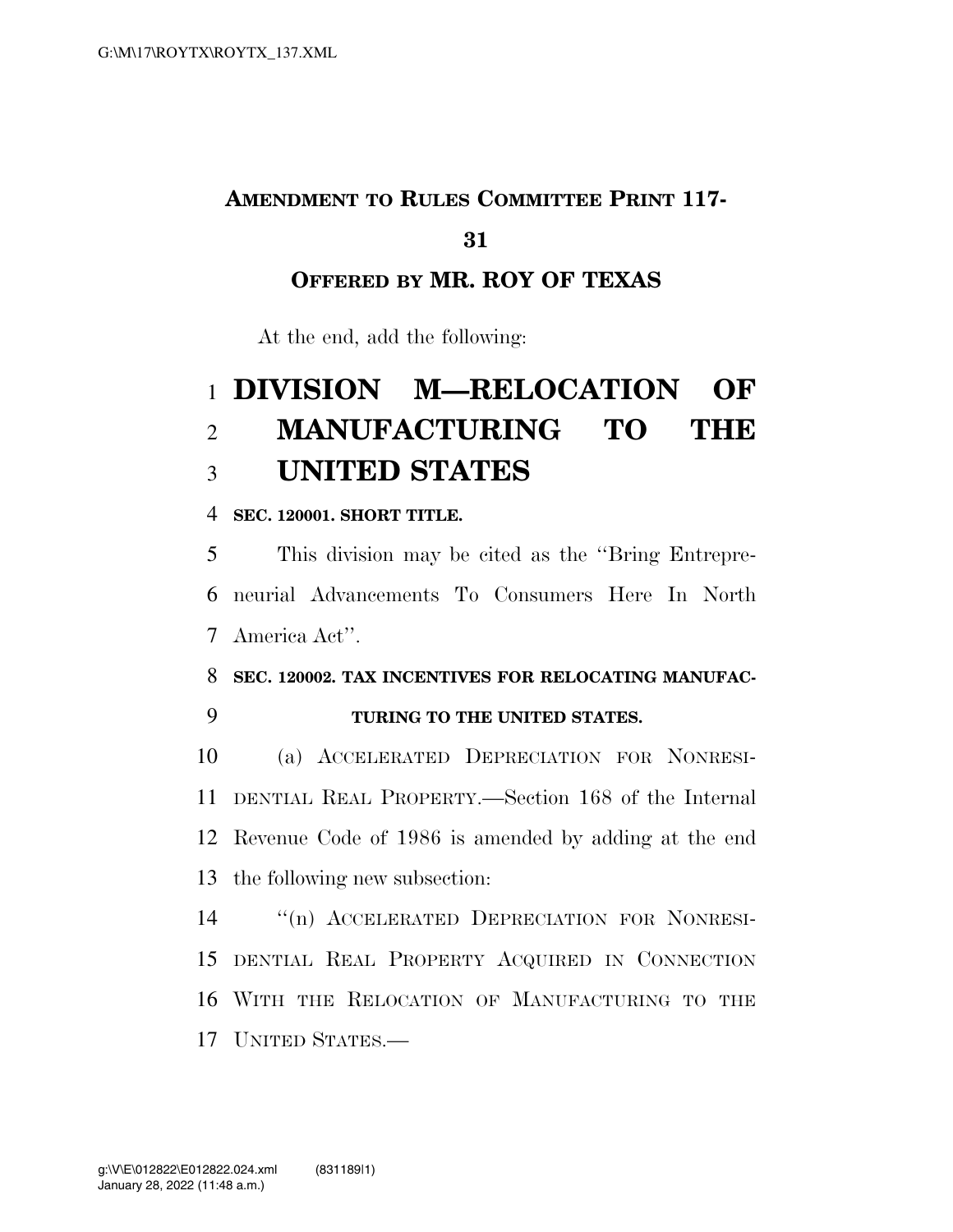| $\mathbf{1}$   | "(1) TREATMENT AS 20-YEAR PROPERTY.-- $For$             |
|----------------|---------------------------------------------------------|
| $\overline{2}$ | purposes of this section, qualified nonresidential real |
| 3              | property shall be treated as 20-year property.          |
| $\overline{4}$ | "(2) APPLICATION OF BONUS DEPRECIATION.—                |
| 5              | For application of bonus depreciation to qualified      |
| 6              | nonresidential real property, see subsection (k).       |
| $\overline{7}$ | "(3) QUALIFIED NONRESIDENTIAL REAL PROP-                |
| 8              | ERTY.—For purposes of this subsection, the term         |
| 9              | 'qualified nonresidential real property' means non-     |
| 10             | residential real property placed in service in the      |
| 11             | United States by a qualified manufacturer if such       |
| 12             | property is acquired by such qualified manufacturer     |
| 13             | in connection with a qualified relocation of manufac-   |
| 14             | turing.                                                 |
| 15             | "(4) QUALIFIED MANUFACTURER.—For<br>pur-                |
| 16             | poses of this subsection, the term 'qualified manu-     |
| 17             | facturer' means any person engaged in the trade or      |
| 18             | business of manufacturing any tangible personal         |
| 19             | property.                                               |
| 20             | "(5) QUALIFIED RELOCATION OF MANUFAC-                   |
| 21             | TURING.—For purposes of this subsection—                |
| 22             | "(A) IN GENERAL.—The term 'qualified                    |
| 23             | relocation of manufacturing' means, with re-            |
| 24             | spect to any qualified manufacturer, the reloca-        |
| 25             | tion of the manufacturing of any tangible per-          |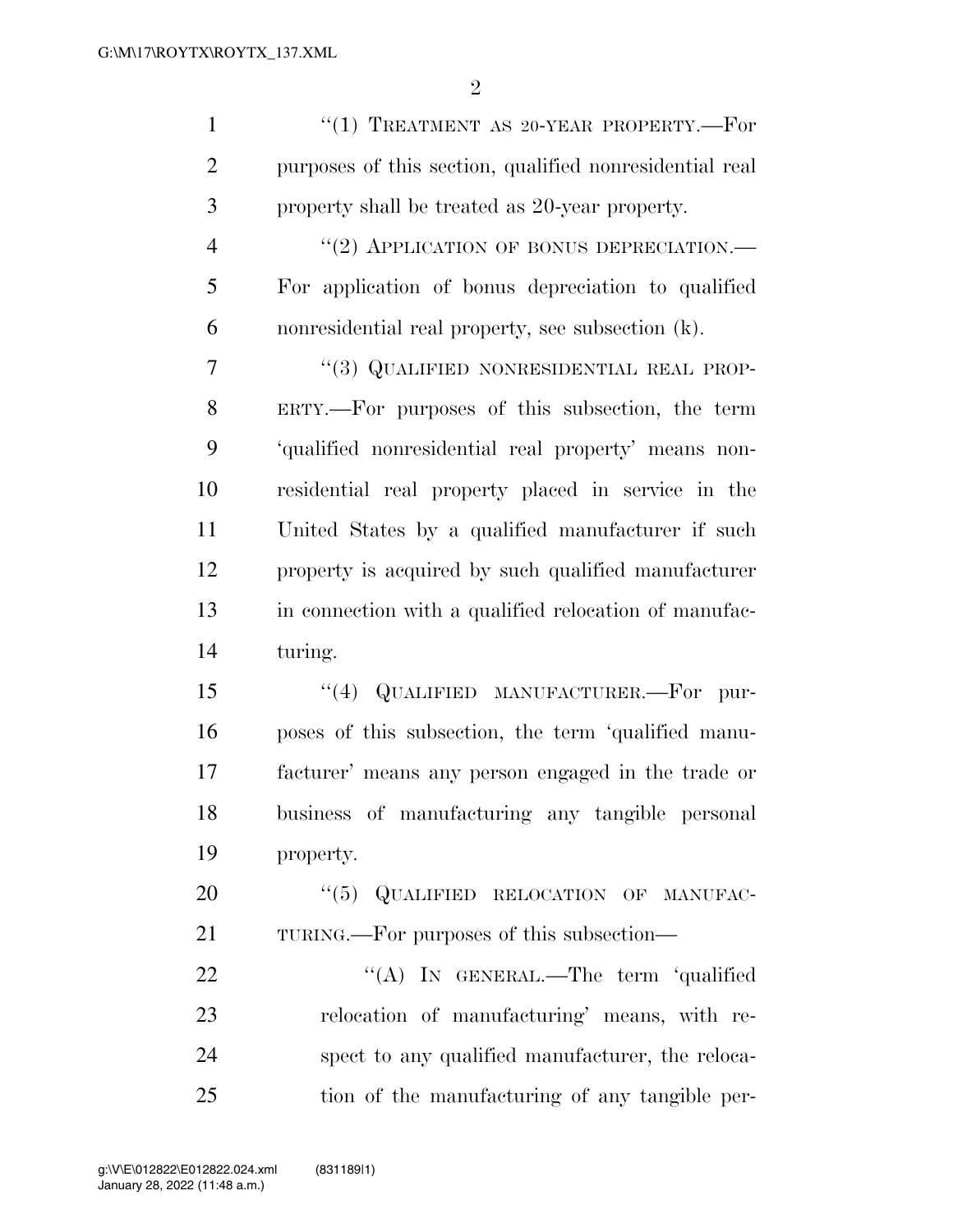sonal property from a foreign country to the United States.

3 "(B) RELOCATION OF PROPERTY NOT RE- QUIRED.—For purposes of subparagraph (A), manufacturing shall not fail to be treated as re- located merely because property used in such manufacturing was not relocated.

8 "(C) RELOCATION OF NOT LESS THAN EQUIVALENT PRODUCTIVE CAPACITY RE- QUIRED.—For purposes of subparagraph (A), manufacturing shall not be treated as relocated unless the property manufactured in the United States is substantially identical to the property previously manufactured in a foreign country and the increase in the units of production of such property in the United States by the quali- fied manufacturer is not less than the reduction in the units of production of such property in such foreign country by such qualified manufac-turer.

21 "(6) APPLICATION TO POSSESSIONS OF THE UNITED STATES.—For purposes of this subsection, the term 'United States' includes any possession of the United States.''.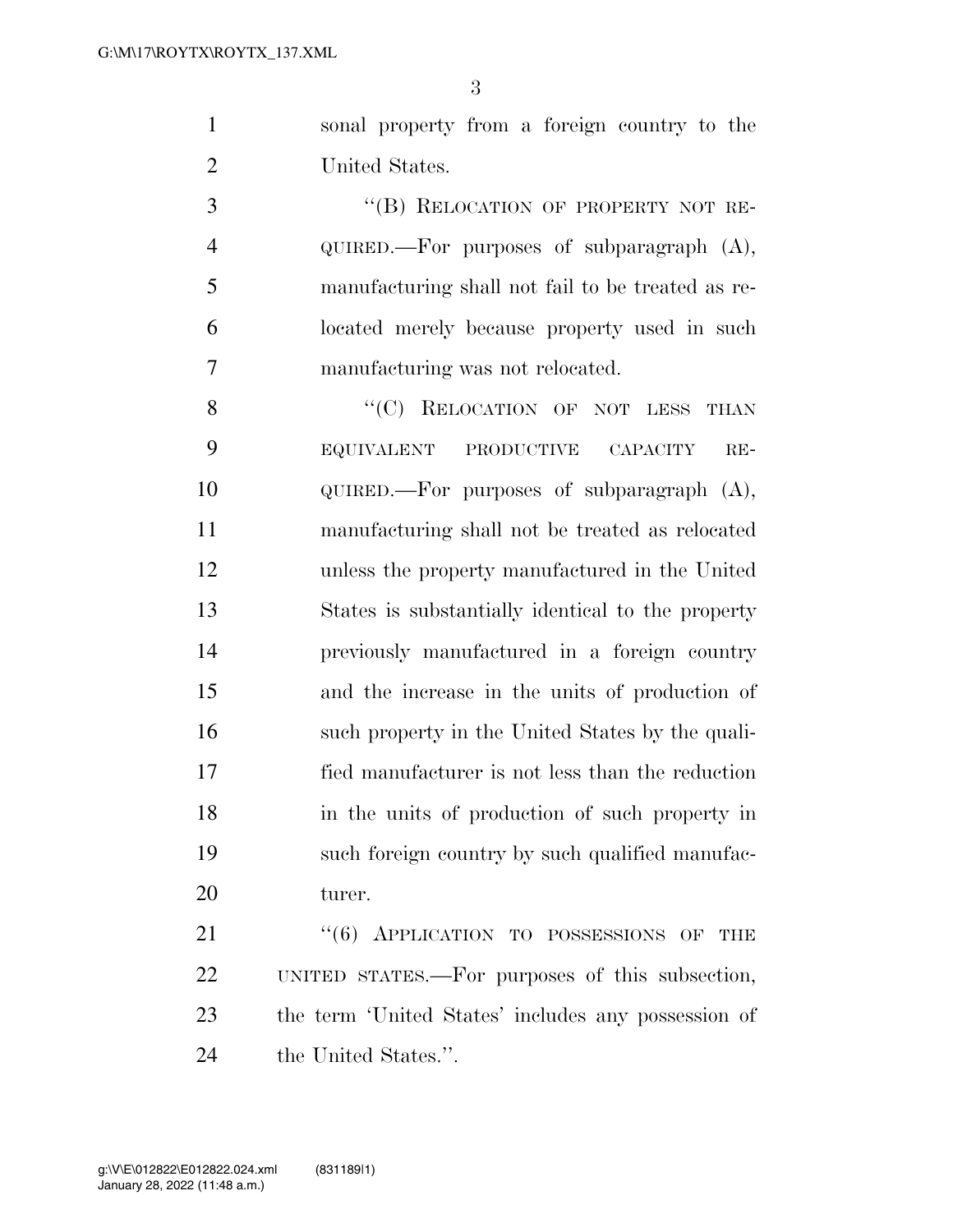(b) EXCLUSION OF GAIN ON DISPOSITION OF PROP- ERTY IN CONNECTION WITH QUALIFIED RELOCATION OF MANUFACTURING.—

 (1) IN GENERAL.—Part III of subchapter B of chapter 1 of such Code is amended by inserting after section 139H the following new section:

 **''SEC. 139I. EXCLUSION OF GAIN ON DISPOSITION OF PROP-ERTY IN CONNECTION WITH QUALIFIED RE-**

#### **LOCATION OF MANUFACTURING.**

 ''(a) IN GENERAL.—In the case of a qualified manu- facturer, gross income shall not include gain from the sale or exchange of qualified relocation disposition property.

 ''(b) QUALIFIED RELOCATION DISPOSITION PROP- ERTY.—For purposes of this section, the term 'qualified relocation disposition property' means any property which—

 $\frac{17}{17}$  ''(1) is sold or exchanged by a qualified manu- facturer in connection with a qualified relocation of manufacturing, and

 ''(2) was used by such qualified manufacturer in the trade or business of manufacturing any tan- gible personal property in the foreign country from which such manufacturing is being relocated.

 ''(c) OTHER TERMS.—Terms used in this section which are also used in subsection (n) of section 168 shall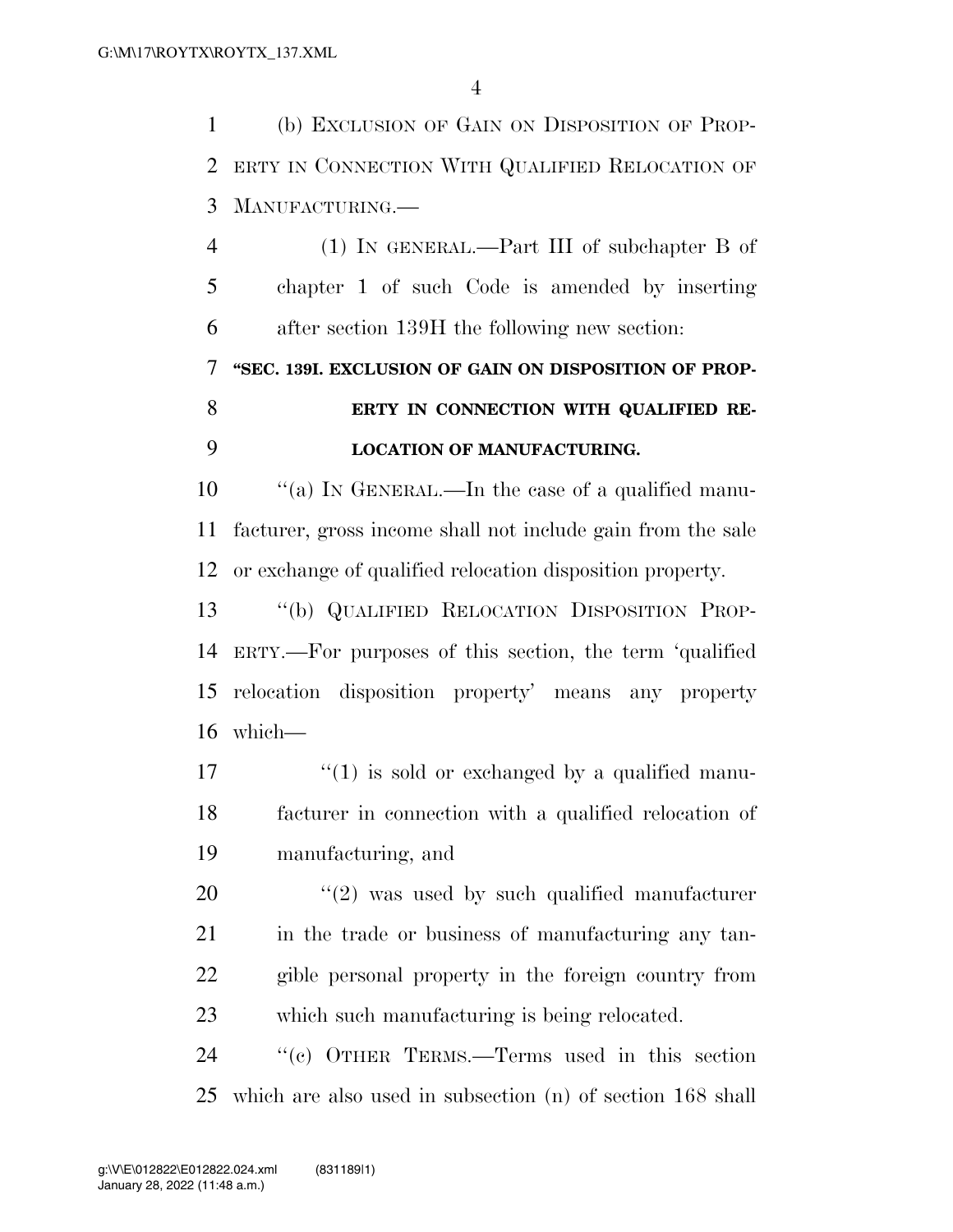have the same meaning when used in this section as when used in such subsection.''.

| 3  | (2) CLERICAL AMENDMENT.—The table of sec-                                                                               |
|----|-------------------------------------------------------------------------------------------------------------------------|
| 4  | tions for part III of subchapter B of chapter 1 of                                                                      |
| 5  | such Code is amended by inserting after the item re-                                                                    |
| 6  | lating to section 139H the following new item:                                                                          |
|    | "Sec. 139I. Exclusion of gain on disposition of property in connection with<br>qualified relocation of manufacturing.". |
| 7  | (c) EFFECTIVE DATES.—                                                                                                   |
| 8  | (1)<br>ACCELERATED<br>DEPRECIATION.—The                                                                                 |
| 9  | amendment made by subsection (a) shall apply to                                                                         |
| 10 | property placed in service after the date of the en-                                                                    |
| 11 | actment of this Act.                                                                                                    |
| 12 | EXCLUSION OF GAIN.—The amendments<br>(2)                                                                                |
| 13 | made by subsection (b) shall apply to sales and ex-                                                                     |
| 14 | changes after the date of the enactment of this Act.                                                                    |
| 15 | SEC. 120003. PERMANENT FULL EXPENSING FOR QUALI-                                                                        |
| 16 | FIED PROPERTY.                                                                                                          |
| 17 | (a) IN GENERAL.—Paragraph $(6)$ of section $168(k)$                                                                     |
| 18 | of the Internal Revenue Code of 1986 is amended to read                                                                 |
| 19 | as follows:                                                                                                             |
| 20 | "(6) APPLICABLE PERCENTAGE.-For purposes                                                                                |
| 21 | of this subsection, the term 'applicable percentage'                                                                    |
| 22 | means, in the case of property placed in service (or,                                                                   |
| 23 | in the case of a specified plant described in para-                                                                     |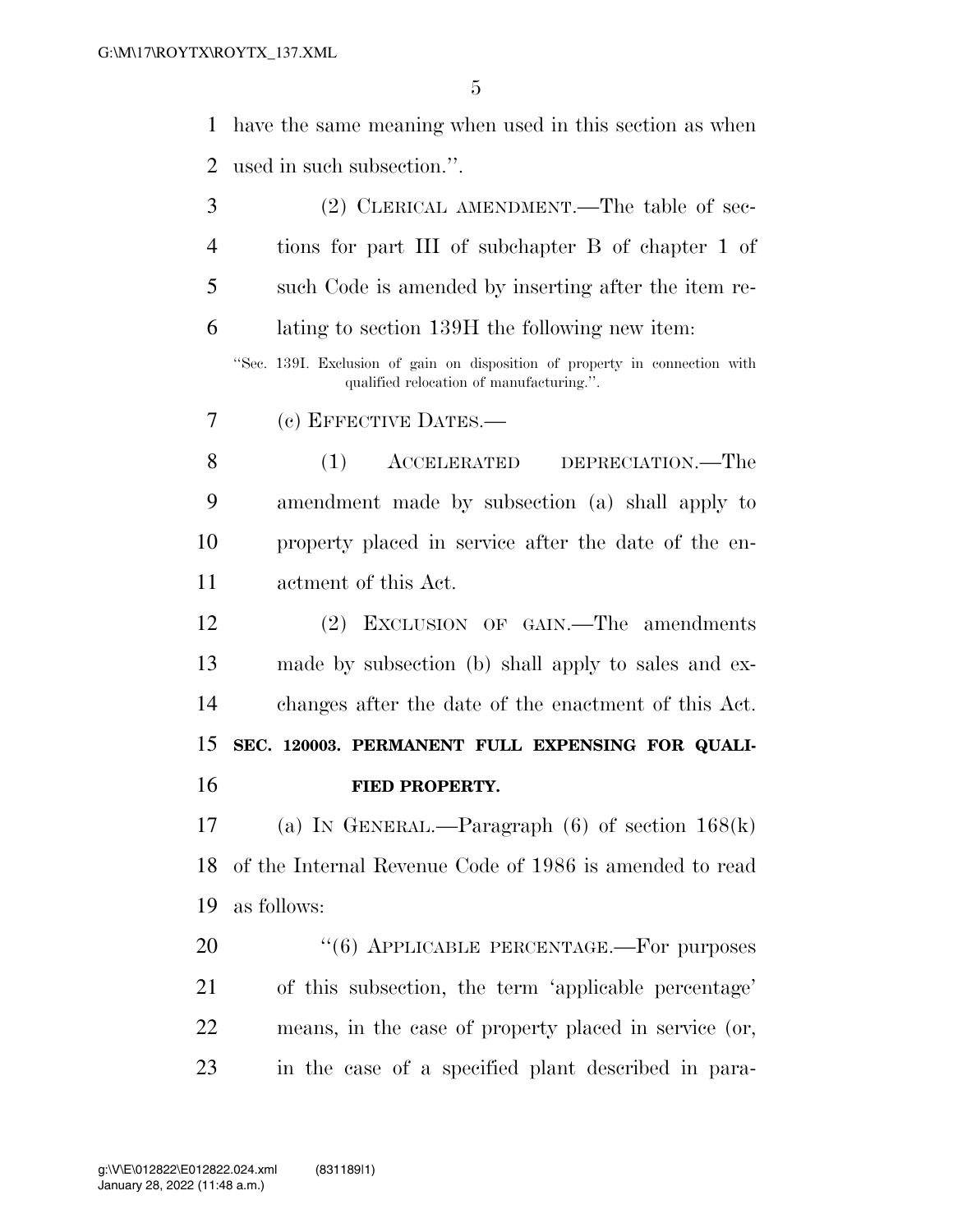| $\mathbf{1}$   | graph (5), a plant which is planted or grafted) after |
|----------------|-------------------------------------------------------|
| $\overline{2}$ | September 27, 2017, 100 percent.".                    |
| 3              | (b) CONFORMING AMENDMENTS.-                           |
| $\overline{4}$ | $(1)$ Section 168 $(k)$ of the Internal Revenue       |
| 5              | Code of 1986 is amended—                              |
| 6              | (A) in paragraph $(2)$ —                              |
| 7              | (i) in subparagraph $(A)$ —                           |
| 8              | (I) in clause (i)(V), by inserting                    |
| 9              | "and" at the end;                                     |
| 10             | $(II)$ in clause (ii), by striking                    |
| 11             | (ii) of subparagraph $(E)$ ,<br>"clause               |
| 12             | and" and inserting "clause (i) of sub-                |
| 13             | paragraph $(E)$ ."; and                               |
| 14             | (III) by striking clause (iii);                       |
| 15             | (ii) in subparagraph $(B)$ —                          |
| 16             | (I) in clause $(i)$ —                                 |
| 17             | (aa) by striking subclauses                           |
| 18             | $(II)$ and $(III)$ ; and                              |
| 19             | (bb) by redesignating sub-                            |
| 20             | clauses $(IV)$ through $(VI)$ as sub-                 |
| 21             | clauses $(II)$ through $(IV)$ , respec-               |
| 22             | tively;                                               |
| 23             | $(II)$ by striking clause (ii); and                   |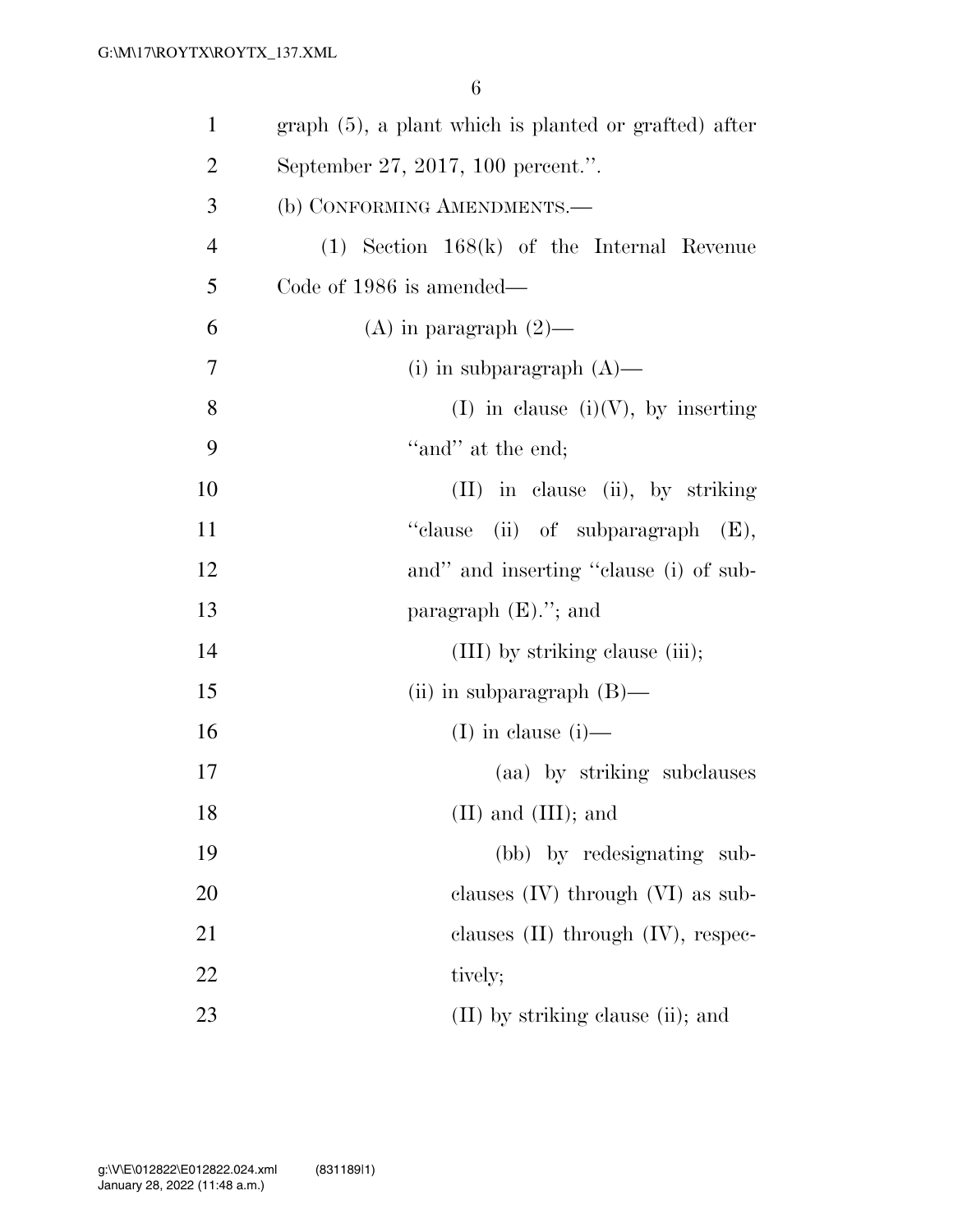| $\mathbf{1}$   | (III) by redesignating clauses                           |
|----------------|----------------------------------------------------------|
| $\overline{2}$ | (iii) and (iv) as clauses (ii) and (iii),                |
| 3              | respectively;                                            |
| $\overline{4}$ | (iii) in subparagraph $(C)$ —                            |
| 5              | $(I)$ in clause (i), by striking "and                    |
| 6              | subclauses (II) and (III) of subpara-                    |
| 7              | graph $(B)(i)$ "; and                                    |
| 8              | (II) in clause (ii), by striking                         |
| 9              | "subparagraph $(B)(iii)$ " and inserting                 |
| 10             | "subparagraph $(B)(ii)$ "; and                           |
| 11             | $(iv)$ in subparagraph $(E)$ —                           |
| 12             | $(I)$ by striking clause (i); and                        |
| 13             | (II) by redesignating clauses (ii)                       |
| 14             | and (iii) as clauses (i) and (ii), respec-               |
| 15             | tively; and                                              |
| 16             | (B) in paragraph $(5)(A)$ , by striking                  |
| 17             | "planted before January 1, 2027, or is grafted           |
| 18             | before such date to a plant that has already             |
| 19             | been planted," and inserting "planted or graft-          |
| 20             | $ed$ ".                                                  |
| 21             | (2) Section $460(e)(6)(B)$ of such Code<br>$\frac{1}{1}$ |
| 22             | amended by striking "which" and all that follows         |
| 23             | through the period and inserting "which has a recov-     |
| 24             | ery period of 7 years or less.".                         |